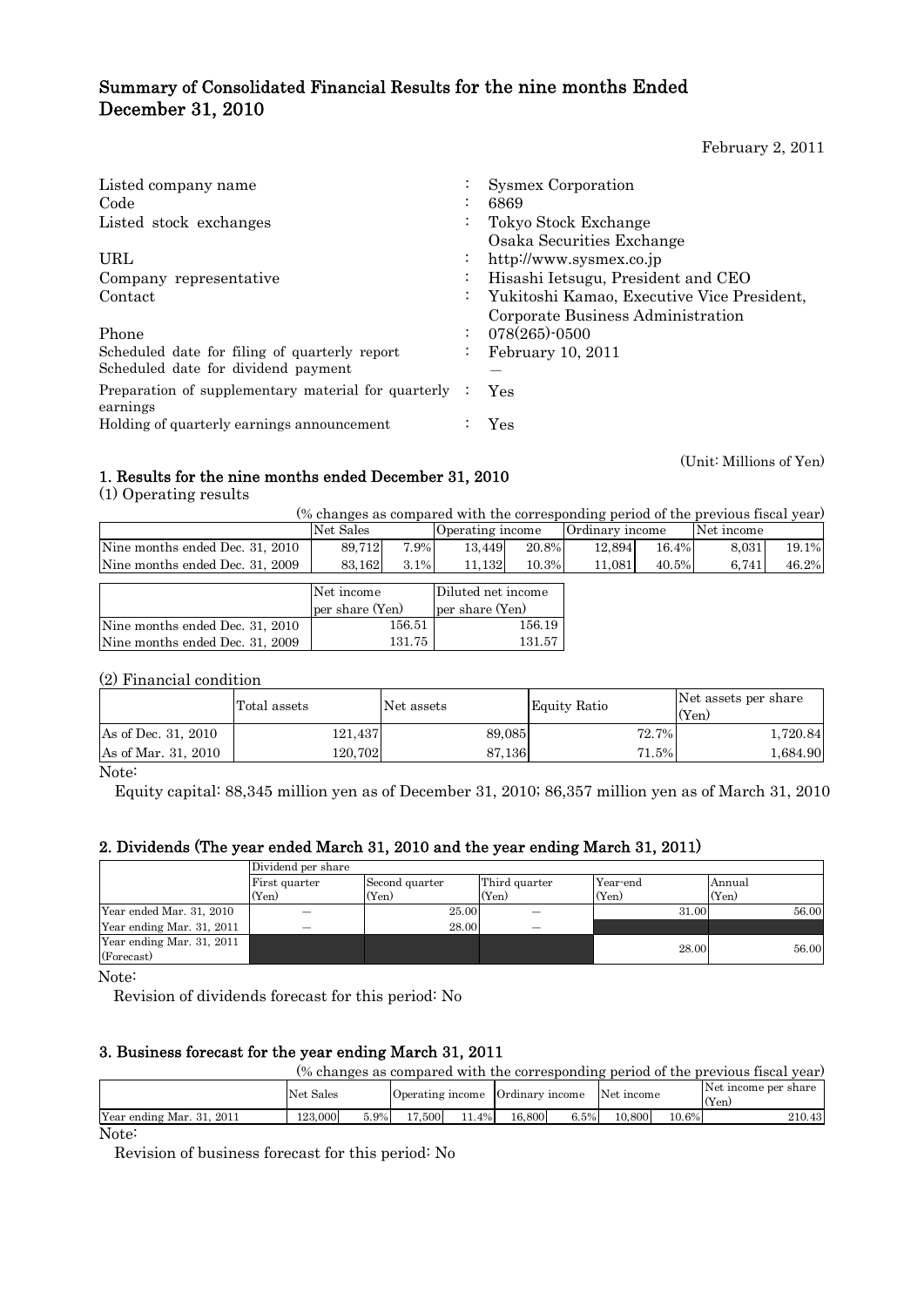## 4. Other information

- (1) Changes in significant subsidiaries: No
- (2) Application of simplified accounting method and special accounting policy for quarterly financial reporting: Yes
- (3) Changes in accounting procedures
	- 1) Changes based on revisions of accounting standard: Yes
	- 2) Other changes: Yes
- (4) Number of shares outstanding (Ordinary shares)
	- 1) Number of shares outstanding at the end of each fiscal period (including treasury stock): 51,446,108 shares as of Dec. 31, 2010; 51,353,708 shares as of Mar. 31, 2010
	- 2) Number of treasury stock at the end of each fiscal period:
	- 107,568 shares as of Dec. 31, 2010; 99,726 shares as of Mar. 31, 2010
	- 3) Average number of outstanding stock for each period (cumulative): 51,317,248 shares nine months ended Dec. 31, 2010; 51,172,229 shares nine months ended Dec. 31, 2009

\*It is under the review procedure based on the Financial Instruments and Exchange Act at the time of disclosure of this report.

\*The above estimates are based on information available to the company on the date of the report's announcement. Due to unforeseen circumstances, however, actual results may differ from such estimates.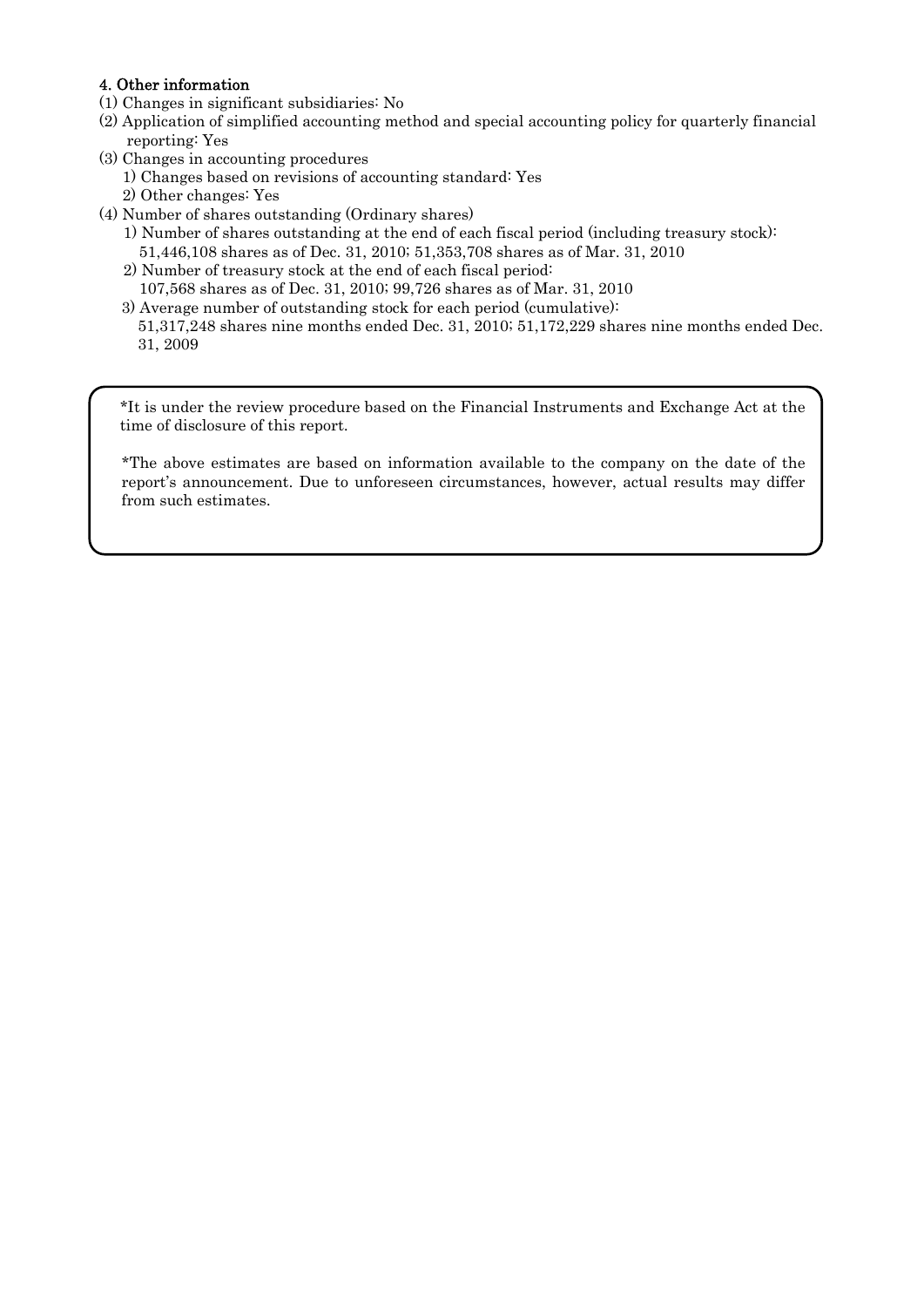## [Financial Performance]

### 1. Performance analysis

During the first nine months of the fiscal year ending March 31, 2011 (April 1 to December 31, 2010), the Japanese economy was characterized by an increase in exports, supported by economic expansion in emerging markets, centered on China. And the economy was in a recovery phase, triggered by government economic stimulus measures. However, the period was marked by a growing sense of uncertainty, prompted by such factors as rapid appreciation of the yen against other currencies, the ongoing scarcity of job opportunities and progressive deflation. These factors, coupled with the European debt crisis and decelerating economic activity in the United States, make it difficult to remain positive about the global economic outlook.

On the healthcare front, earnings and profits at medical institutions in Japan are beginning to improve, prompted by the restructuring of public hospitals and revisions in medical remuneration. In advanced countries in Europe and North America, efforts are underway to reduce healthcare costs and reform medical systems. In the United States, implementation has begun on a medical reform bill that aims to reduce the number of people without medical insurance. In China, medical system reform that is underway aims to build infrastructures that provide uniform medical services in cities and farming villages throughout the country.

 Amid these conditions, in a bid to further expand its share of the urinalysis market the Sysmex Group commenced sales of the world's first fully automated integrated urine analyzer, jointly developed with ARKRAY, Inc. The Sysmex Group also extended its product lineup for China and other parts of Asia by signing agreements with JEOL Ltd. and Furuno Electric Co., Ltd., involving automated clinical chemistry analyzers in these regions. In addition, the Group commenced work on expanding a reagent production facility in Jinan, China, to meet rapid demand growth in the country.

| <b>First Nine Months Ended</b> | 2009                           |                               | 2010                           | Percentage of   |                                               |
|--------------------------------|--------------------------------|-------------------------------|--------------------------------|-----------------|-----------------------------------------------|
| December 31,2010               | Amount<br>(Millions of<br>Yen) | Percentage<br>of Total $(\%)$ | Amount<br>(Millions of<br>Yen) | of Total $(\%)$ | Previous<br>Percentage Year's Figure<br>(9/0) |
| Japan                          | 25,392                         | 30.5                          | 26,666                         | 29.7            | 105.0                                         |
| Americas                       | 16,694                         | 20.1                          | 19,231                         | 21.4            | 115.2                                         |
| Europe                         | 26,961                         | 32.4                          | 25,767                         | 28.7            | 95.6                                          |
| China                          | 8,719                          | 10.5                          | 11,363                         | 12.7            | 130.3                                         |
| Asia Pacific                   | 5,395                          | 6.5                           | 6,683                          | 7.5             | 123.9                                         |
| Overseas subtotal              | 57,769                         | 69.5                          | 63,046                         | 70.3            | 109.1                                         |
| Total                          | 83,162                         | 100.0                         | 89,712                         | 100.0           | 107.9                                         |

Net Sales by Destination

In Japan, our ongoing efforts to promote solutions led to solid sales in hematology and other fields, as well as the acquisition of a major order. This offset a decrease in sales of our influenza detection kit, POCTEM, following the spread of the new influenza virus in the preceding term. As a result, we posted third-quarter net sales of ¥26,666 million, up 5.0%, compared with the third quarter of the previous fiscal year.

In overseas markets, we made steady progress in the strengthening of sales and support structures and the provision of solutions. As a result, sales moved steadily upward on a local currency basis due to increased sales of instruments and diagnostic reagents. Consequently, despite major yen appreciation the Group's overseas sales were ¥63,046 million, up 9.1% year on year. The overseas sales ratio was 70.3%, up 0.8 percentage points from the same period of the previous fiscal year.

As a result, during the third quarter the Group recorded consolidated net sales of ¥89,712 million, up 7.9%. Operating income grew 20.8%, to ¥13,449 million; ordinary income rose 16.4%, to ¥12,894 million; and net income expanded 19.1%, to ¥8,031 million.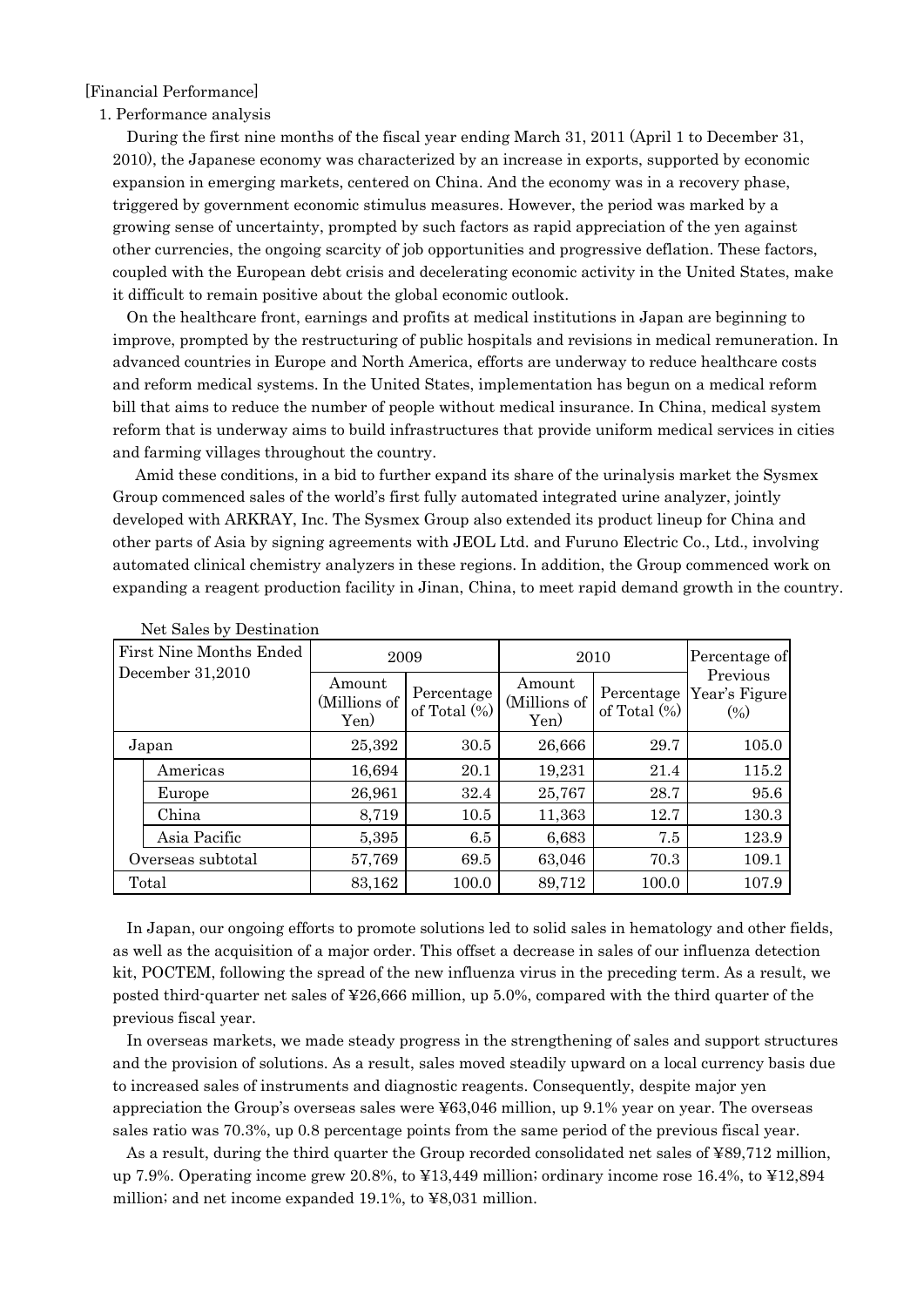## Performance by segment

## (1) Japan

Performance remained robust in the hematology field, our main business domain, and our perseverance in presenting solutions to customers paid off in the form of large orders. These factors contributed to a 9.5% rise in net sales compared with the corresponding period of the preceding fiscal year, to ¥29,188 million, despite a decline in sales of influenza testing kits, POCTEM, which contributed to performance in the previous year.

Despite the negative effects on income of yen appreciation, we posted operating income of ¥5,316 million, up 138.5% from the third quarter of the previous year. This rise was the result of higher gross profit, stemming from an improved cost ratio, progress in reducing costs and an increase in export sales to Group companies, including the impact of a revision in intragroup transaction prices. Also contributing to the increase was a change in the method of recording the royalty income, including it in net sales rather than in non-operating income.

#### (2) Americas

In the United States, sales grew as a result of our focus on developing direct sales and support networks, as well as our success in promoting solutions that meet customer needs, which earned us orders from integrated health networks (IHNs), the U.S. Veterans Integrated Service Network (VISN) and prominent commercial labs. As a result, despite the negative effects of yen appreciation, sales in the Americas grew 10.7%, to ¥18,364 million.

Compensating for the higher cost of sales resulting from a revision in intragroup transaction prices and an increase in selling, general and administrative expenses, the rise in sales prompted a 17.2% increase in operating income, to ¥2,198 million.

#### (3) Europe

In addition to expanding our direct sales and support structure, sales began to recover in the Italy and Spain, despite the lingering impact of financial crises. Although sales were robust on a local-currency basis, centered on the hematology field, net sales in this region dropped 4.5% year on year, to ¥25,704 million, affected by substantial appreciation of the yen against the euro.

 Although up on a local currency basis, significant yen appreciation caused operating income to fall 8.0% in yen terms, to ¥3,564 million.

## (4) China

In China, sales surged 30.3%, to ¥11,363 million. Behind these solid results were substantially higher sales in the hematology, hemostasis and urinalysis fields.

Owing to higher sales, which compensated for the higher cost of sales resulting from a revision in intragroup transaction prices, operating income rose 0.6%, to ¥2,176 million.

### (5) Asia Pacific

Favorable sales growth continued in India and Indonesia, and a major new order bolstered sales of system products in Malaysia. Consequently, sales increased substantially, centered on the hematology field. Sales in the region amounted to  $\text{\textless}5,092$  million, up 19.1%.

Owing to the higher cost of sales resulting from a revision in intragroup transaction prices and an increase in selling, general and administrative expenses, operating income fell 19.4%, to ¥602 million.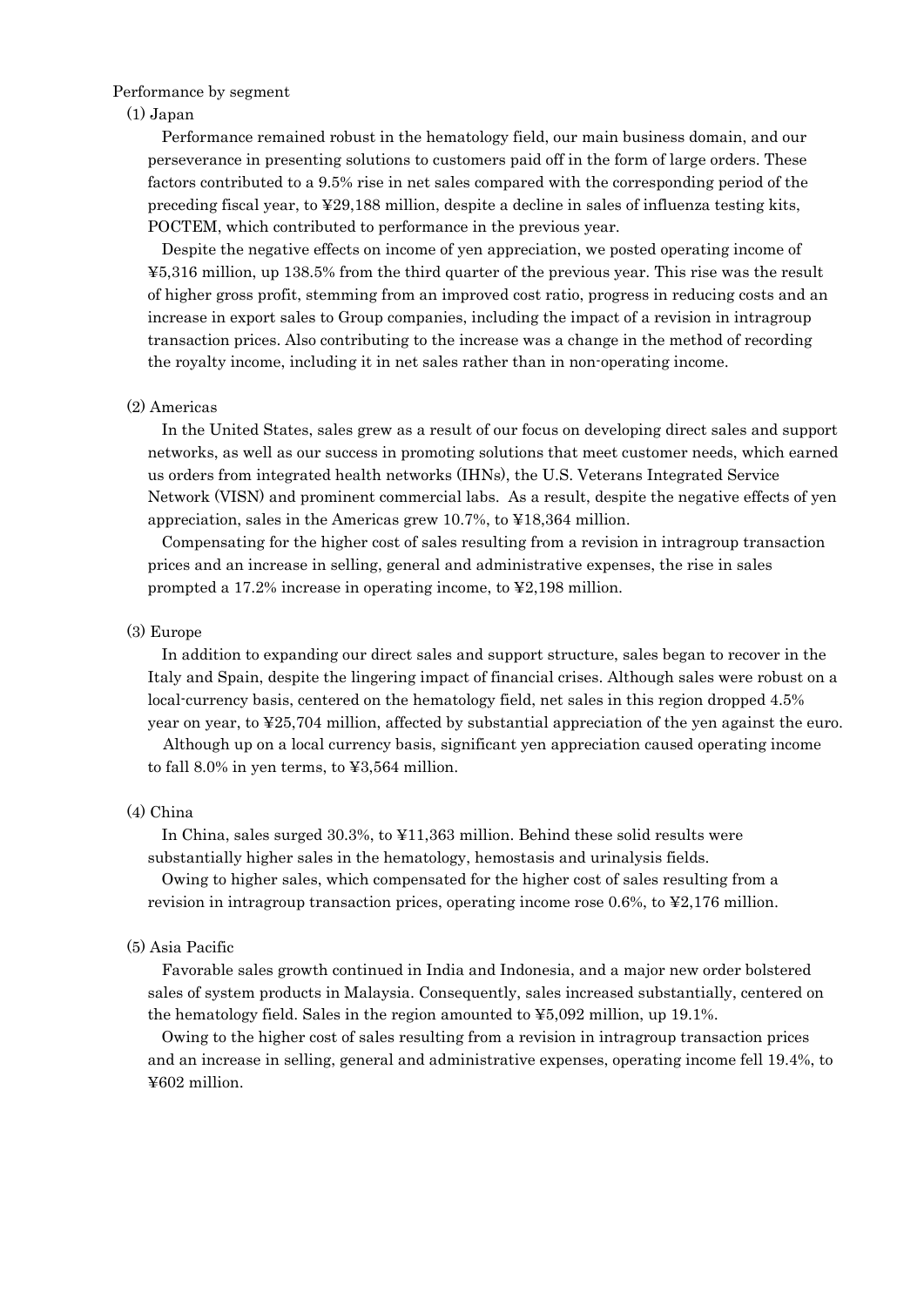## 2. Financial conditions analysis

## (1) Assets, liabilities and net assets

As of December 31, 2010, total assets amounted to ¥121,437 million, up ¥734 million from March 31, 2010. Major reasons for this rise included an ¥684 million increase in cash and deposits, ¥652 million higher work in process, a ¥252 million rise in raw materials and supplies, and among other current assets, lease investment assets increased ¥250 million. Property, plant and equipment fell ¥842 million, and investments and other assets declined ¥470 million.

At the same time, total liabilities fell ¥1,214 million from the end of the preceding fiscal year, to ¥32,351 million. This was due mainly to a ¥1,067 million decline in the provision for bonuses.

Total net assets grew ¥1,949 million, to ¥89,085 million, due mainly to an ¥5,005 million increase in retained earnings, while foreign currency translation adjustments dropped ¥3,244 million. The equity ratio as of December 31, 2010, was 72.7%, up 1.2 percentage points from March 31, 2010.

### (2) Cash flows

As of December 31, 2010, cash and cash equivalents amounted to ¥14,491 million, up ¥679 million from March 31, 2010.

Cash flows from various activities are described in more detail below.

#### (Operating cash flow)

Net cash provided by operating activities was ¥10,999 million, down ¥2,561 million from a year earlier. Income before income taxes provided ¥12,640 million, ¥2,013 million more than in the first three quarters of the preceding fiscal year, but the increase in trade notes and receivable used ¥897million, compared with ¥4,203 million provided in the previous term. An increase in trade notes and accounts payable provided  $\text{\textsterling}701$  million, compared with  $\text{\textsterling}2,033$  million used in the previous term, and income taxes paid used ¥4,750 million, ¥1,920 million more than in the preceding term.

#### (Investing cash flow)

Net cash used in used in investing activities was ¥6,154 million, ¥1,977 million more than in the first three quarters of the preceding fiscal year. The main use of cash was the purchase of property, plant and equipment, which used ¥3,981 million, a ¥1,194 million year-on-year increase.

## (Financing cash flow)

Net cash used in financing activities came to ¥3,167 million, down ¥2,255 million. Despite the cash provided by a ¥443 million net increase in short-term loans payable, compared with a ¥1,726 million decrease in the corresponding period of the previous fiscal year, cash dividends paid used ¥3,026 million, ¥417 million more than in the first nine months of the preceding term.

### 3. Consolidated financial forecast

Third-quarter net sales and profit were higher than in the third quarter of the previous term, and fourth-quarter performance is progressing in line with our expectations. Consequently, we maintain unchanged our consolidated financial forecast for the full year, as announced on November 4, 2010.

The forecasts above are based on information available as of the date of this release. Actual results may differ materially from these forecasts due to unforeseen factors and future events.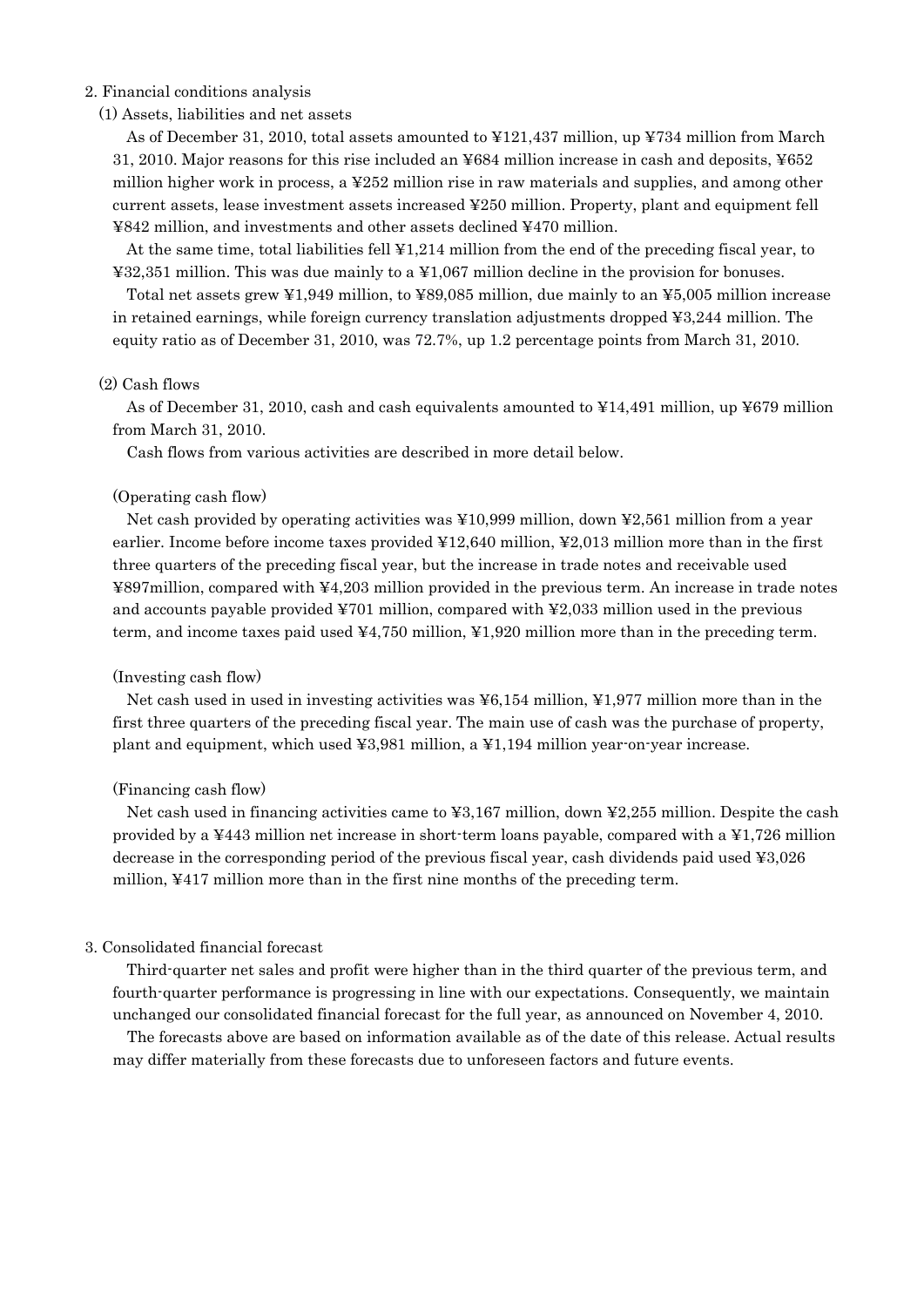# Consolidated Balance Sheets

|                                                                | As of December. 31,<br>2010 | As of Mar. 31, 2010 |
|----------------------------------------------------------------|-----------------------------|---------------------|
| <b>Items</b>                                                   | Amount                      | Amount              |
| (Assets)                                                       |                             |                     |
| I Current assets                                               |                             |                     |
| Cash and deposits                                              | 14,520                      | 13,835              |
| Notes and accounts receivable-trade                            | 29,638                      | 30,507              |
| Short term investment securities                               | 166                         | 134                 |
| Merchandise and finished goods                                 | 13,784                      | 13,988              |
| Work in process                                                | 1,916                       | 1,264               |
| Raw materials and supplies                                     | 3,776                       | 3,524               |
| Others                                                         | 9,314                       | 7,999               |
| Allowance for doubtful accounts                                | (360)                       | (384)               |
| Total current assets                                           | 72,756                      | 70,870              |
| II Noncurrent assets                                           |                             |                     |
| Property, plant and equipment                                  |                             |                     |
| Buildings and structures, net                                  | 15,346                      | 15,827              |
| Others                                                         | 19,824                      | 20,185              |
| Total Property, plant and equipment                            | 35,170                      | 36.013              |
| Intangible assets                                              |                             |                     |
| Goodwill                                                       | 1,955                       | 1,741               |
| Others                                                         | 4,425                       | 4,476               |
| <b>Total Intangible assets</b>                                 | 6,380                       | 6,218               |
| Total Investments and other assets                             | 7,129                       | 7,599               |
| <b>Total Noncurrent assets</b>                                 | 48,680                      | 49,832              |
| Total assets                                                   | 121,437                     | 120,702             |
| (Liabilities)                                                  |                             |                     |
| I Current liabilities                                          |                             |                     |
| Notes and accounts payable-trade                               | 10,758                      | 10,233              |
| Short-term loans payable                                       | 438                         | 16                  |
| Income taxes payable                                           | 2,356                       | 2,447               |
| Provision for bonuses                                          | 1,869                       | 2,936               |
| Provision for directors' bonuses                               | 169                         | 190                 |
| Provision for product warranties                               | 124                         | 149                 |
| Others                                                         | 12,230                      | 13.613              |
| Total current liabilities                                      | 27,947                      | 29,587              |
| II Noncurrent liabilities                                      |                             |                     |
| Long-term loans payable                                        | 9                           | 3                   |
| Provision for retirement benefits                              | 862                         | 639                 |
| Provision for directors' retirement benefits                   | 160                         | 160                 |
| Others                                                         | 3,371                       | 3,175               |
| <b>Total Noncurrent liabilities</b>                            | 4,404                       | 3,978               |
| <b>Total liabilities</b>                                       | 32,351                      | 33,565              |
| (Net assets)                                                   |                             |                     |
| I Shareholders' equity                                         |                             |                     |
| Capital stock                                                  | 8,997                       | 8,824               |
| Capital surplus                                                | 13,936                      | 13,763              |
| Retained earnings                                              | 71,281                      | 66,276              |
| Treasury stock                                                 | (247)                       | (204)               |
| Total shareholders' equity                                     | 93,968                      | 88,660              |
| II Valuation and translation adjustments                       |                             |                     |
| Valuation difference on available for sale securities          | 163                         | 270                 |
| Deferred gains or losses on derivatives under hedge accounting | 17                          | (13)                |
| Foreign currency translation adjustment                        | (5,804)                     | (2,560)             |
| Total valuation and translation adjustments                    | (5,622)                     | (2,303)             |
| III Subscription rights to shares                              | 615                         | 666                 |
| <b>IV Minority interests</b>                                   | 124                         | 112                 |
| Total net assets                                               | 89,085                      | 87,136              |
| Total liabilities and net assets                               | 121,437                     | 120,702             |

(Note) fractions of one million yen are rounded off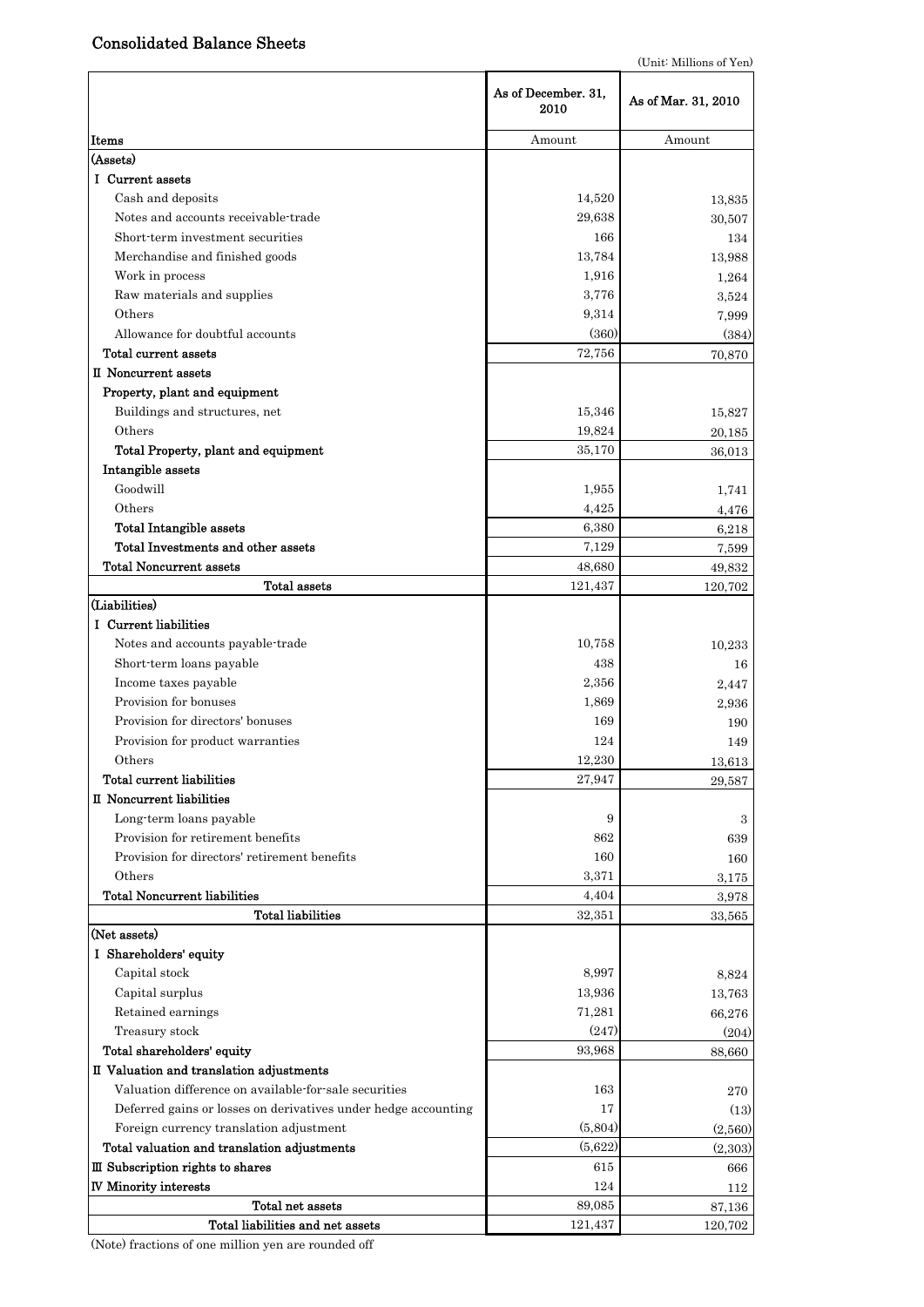(Unit: Millions of Yen)

|                                                                                        | Nine months ended<br>December. 31, 2009 | Nine months ended<br>December. 31, 2010 |
|----------------------------------------------------------------------------------------|-----------------------------------------|-----------------------------------------|
| Items                                                                                  | Amount                                  | Amount                                  |
| I Net sales                                                                            | 83,162                                  | 89,712                                  |
| II Cost of sales                                                                       | 29,514                                  | 31,975                                  |
| Gross profit                                                                           | 53,648                                  | 57,737                                  |
| III Selling, general and administrative expenses                                       | 42,515                                  | 44,287                                  |
| Operating income                                                                       | 11,132                                  | 13,449                                  |
| <b>IV</b> Non-operating income                                                         |                                         |                                         |
| Interest income                                                                        | 80                                      | 89                                      |
| Dividends income                                                                       | 46                                      | 48                                      |
| Income from investment real estate                                                     | 288                                     | 295                                     |
| Income from business collaboration agreement                                           |                                         | 214                                     |
| Others                                                                                 | 229                                     | 254                                     |
| Total non-operating income                                                             | 645                                     | 902                                     |
| V Non-operating expenses                                                               |                                         |                                         |
| Interest expenses                                                                      | 186                                     | 78                                      |
| Equity in losses of affiliates                                                         | 45                                      | 45                                      |
| Maintenance cost of investment real estate                                             | 121                                     | 112                                     |
| Foreign exchange losses                                                                | 266                                     | 1,033                                   |
| Others                                                                                 | 75                                      | 187                                     |
| Total non-operating expenses                                                           | 696                                     | 1,457                                   |
| Ordinary income                                                                        | 11,081                                  | 12,894                                  |
| VI Extraordinary profits                                                               |                                         |                                         |
| Gain on sales of noncurrent assets                                                     | 48                                      | 4                                       |
| Reversal of allowance for doubtful accounts                                            | 9                                       | 12                                      |
| Others                                                                                 | 4                                       | 3                                       |
| Total extraordinary profits                                                            | 61                                      | 20                                      |
| VII Extraordinary loss                                                                 |                                         |                                         |
| Loss on valuation of investment securities                                             | 436                                     | 38                                      |
| Loss on sales and retirement of noncurrent assets                                      | 77                                      | 47                                      |
| Loss on adjustment for changes of accounting standard for asset retirement obligations |                                         | 187                                     |
| Others                                                                                 | $\Omega$                                | $\overline{0}$                          |
| Total extraordinary loss                                                               | 514                                     | $2\,73$                                 |
| Income before income taxes and minority interest                                       | 10,627                                  | 12,640                                  |
| Income taxes-current                                                                   | 3,860                                   | 4,643                                   |
| Income taxes-deferred                                                                  | 12                                      | (48)                                    |
| Total income taxes                                                                     | 3,873                                   | 4,594                                   |
| Income before minority interests                                                       |                                         | 8,046                                   |
| Minority interest                                                                      | $12\,$                                  | 15                                      |
| Net income                                                                             | 6,741                                   | 8,031                                   |

(Note) fractions of one million yen are rounded off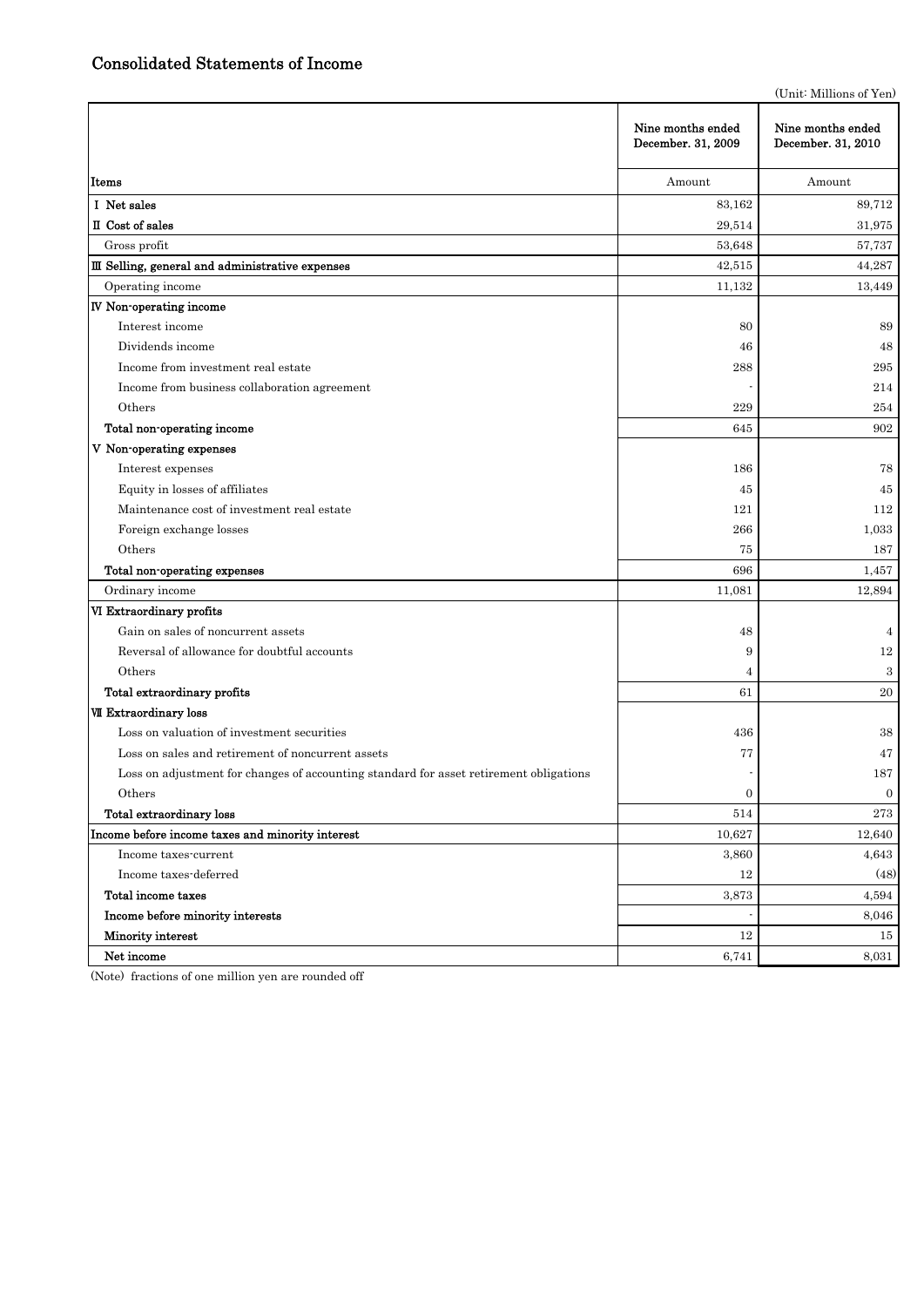# Consolidated Statements of Cash Flows

|                                                                                        |                                         | (Unit: Millions of Yen)                 |
|----------------------------------------------------------------------------------------|-----------------------------------------|-----------------------------------------|
| Items                                                                                  | Nine months ended<br>December. 31, 2009 | Nine months ended<br>December. 31, 2010 |
| I Net cash provided by (used in) operating activities                                  |                                         |                                         |
| Income before income taxes                                                             | 10.627                                  | 12,640                                  |
| Depreciation and amortization                                                          | 5,149                                   | 5,076                                   |
| Loss on adjustment for changes of accounting standard for asset retirement obligations |                                         | 187                                     |
| Decrease (increase) in notes and accounts receivable-trade                             | 4,203                                   | (897)                                   |
| Decrease (increase) in inventories                                                     | (1,620)                                 | (1,737)                                 |
| Increase (decrease) in notes and accounts payable-trade                                | (2,033)                                 | 701                                     |
| Others                                                                                 | 124                                     | (262)                                   |
| Subtotal                                                                               | 16,450                                  | 15,709                                  |
| Interest and dividends received                                                        | 110                                     | 111                                     |
| Interest expenses paid                                                                 | (171)                                   | (70)                                    |
| Income taxes paid                                                                      | (2,830)                                 | (4,750)                                 |
| Net cash provided by (used in) operating activities                                    | 13,560                                  | 10,999                                  |
| II Net cash provided by (used in) investment activities                                |                                         |                                         |
| Purchase of property, plant and equipment                                              | (2,786)                                 | (3,981)                                 |
| Purchase of intangible assets                                                          | (1,622)                                 | (1, 141)                                |
| Others                                                                                 | 231                                     | (1,032)                                 |
| Net cash provided by (used in) investment activities                                   | (4, 177)                                | (6, 154)                                |
| III Net cash provided by (used in) financing activities                                |                                         |                                         |
| Net increase (decrease) in short-term loans payable                                    | (1,726)                                 | 443                                     |
| Repayment of long-term loans payable                                                   | (49)                                    | (7)                                     |
| Cash dividends paid                                                                    | (2,609)                                 | (3,026)                                 |
| Others                                                                                 | (1,037)                                 | (577)                                   |
| Net cash provided by (used in) financing activities                                    | (5, 422)                                | (3,167)                                 |
| IV Effect of exchange rate change on cash and cash equivalents                         | (175)                                   | (997)                                   |
| V Net increase (decrease) in cash and cash equivalents                                 | 3,785                                   | 679                                     |
| VI Cash and cash equivalents at beginning of term                                      | 9,410                                   | 13,812                                  |
| VII Cash and cash equivalents at end of term                                           | 13,195                                  | 14,491                                  |

(Note) fractions of one million yen are rounded off